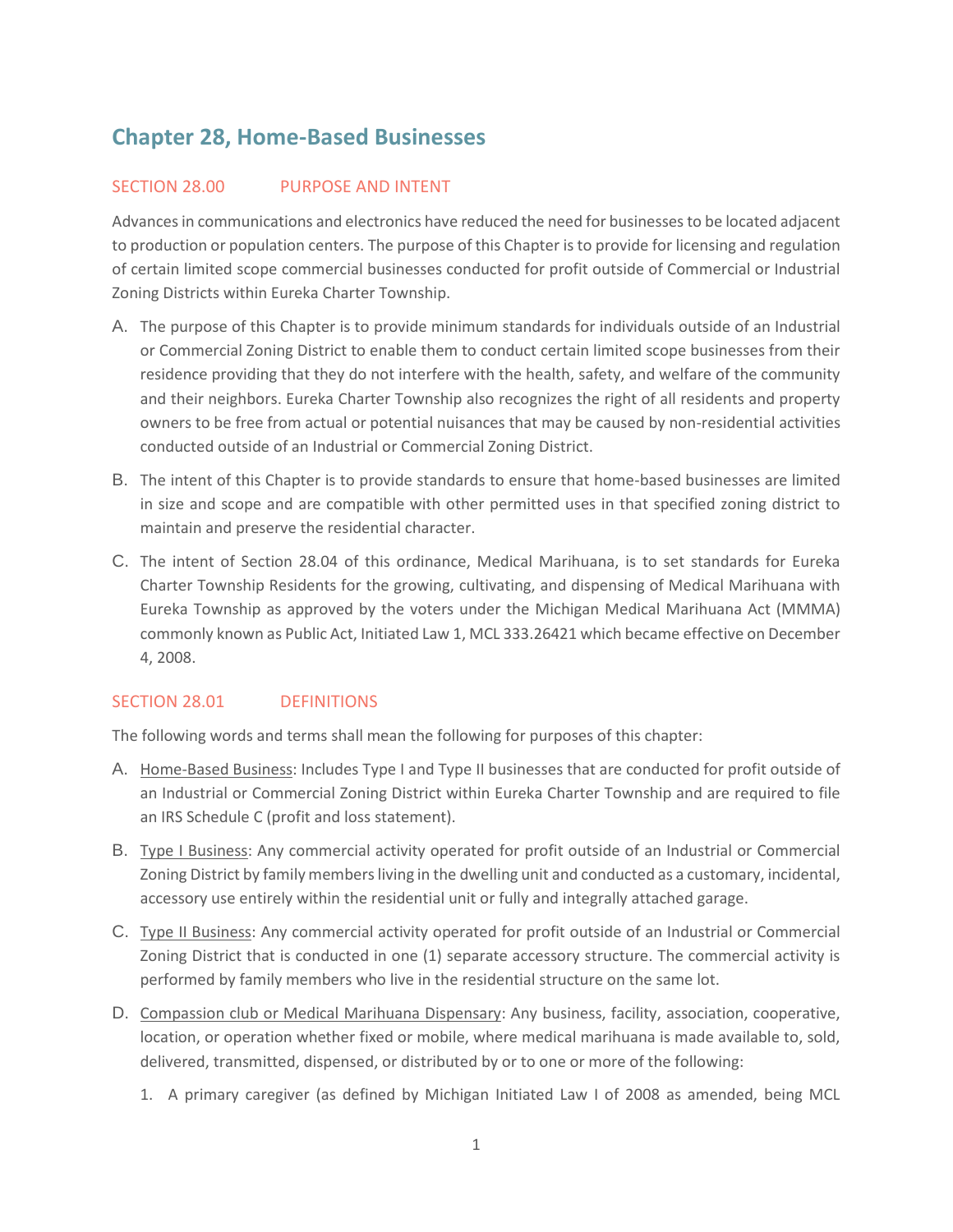333.26421 et seq., as amended)

- 2. A qualifying patient (as defined by Michigan Initiated Law I of 2008 as amended, being MCL 33.26421 et seq., as amended)
- 3. Members of the general public.

A medical marihuana dispensary (compassion club) shall also include any place, location, facility, or operation, whether fixed or mobile where medical marihuana is smoked or consumed where either three or more persons are present and smoking or consuming medical marihuana, or where one or more persons are present and smoking or consuming medical marihuana and such medical marihuana smoking or consuming is occurring on the property of a business, association, cooperative, or commercial operation or facility or on a public governmental property. A medical marihuana dispensary, (compassion club) does not include the lawful dispensation of medical marihuana by a primary caregiver personally dispensing to not more than five (5) qualifying patients (as defined by Michigan Initiated Law I of 2008, as amended (being MCL 333.26421 et seq. as amended), so long as the primary caregiver personally delivers the lawful amount of medical marihuana to the qualifying patient where the qualifying patient resides and is done in full compliance with not only the Eureka Charter Township.

- E. Michigan Medical Marihuana Act. (MMMA): Public Act 2008, Initiated Law I being MCL 333.26421 et seq., as well as any and all amendments thereto and also any legislation enacted into law to implement that statute.
- F. Medical Use of Marihuana: Is the acquisition, possession, cultivation, manufacture, use, internal possession, delivery, transfer, or transportation of marihuana or paraphernalia relating to the administration of marihuana to treat or alleviate a qualifying patient's debilitating medical condition or symptoms associated with the debilitating medical condition as defined by the Michigan Medical Marihuana Act (MMMA).

## SECTION 28.02 **EXEMPTIONS**

The following activities are exempt from the requirements of this Chapter.

- A. Hobbies and activities operated in a home or accessory building that is not conducted for profit or advertised, and the resident is not required to file an IRS Schedule C (profit and loss statement) for the activity.
- B. Farms and Farm Operations, when conducted in compliance with the Michigan Right to Farm Act and also with generally accepted agricultural management practices (GAAMPs).
- C. Non-Advertised Multi-Level Marketing Businesses, for example, online-based marketing.
- D. The instruction of a fine art or craft pursuant to MCL 125.3204, as amended.

#### SECTION 28.03 GENERAL STANDARDS FOR HOME-BASED BUSINESSES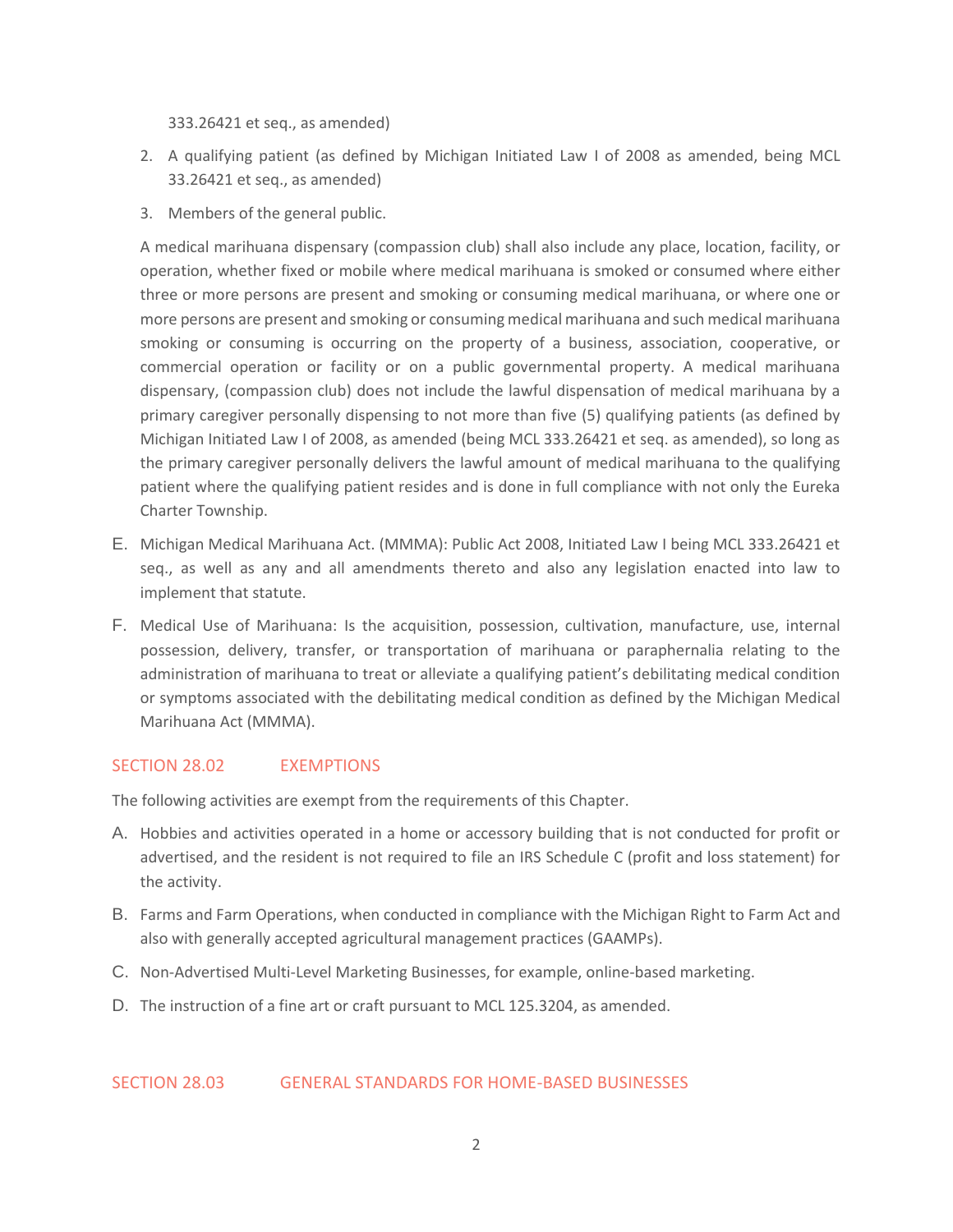The following standards shall apply to all Type I and Type II home-based businesses:

- A. The home-based business shall be incidental and subordinate to the principal lawful use of the lot or parcel.
- B. The use shall not detract from the residential character or the welfare of the surrounding properties by creating increased noise, septic disposal, well water withdrawal, traffic, lighting, or parking.
- C. There shall be no exterior evidence of the home-based business except for a permit required sign conforming to the requirements stated in Chapter 21 of this Ordinance.
- D. Delivery or pickup of goods shall not exceed that normally resulting from or associated with residential uses.
- E. No machinery, mechanical devices, or equipment that generate noise, vibration, fumes, radiation, odor, glare, smoke, steam, electrical interference, or other conditions that is detectable to the normal senses off-premises and could reasonably result in a nuisance to neighbors will be allowed.
- F. The home-based business may increase vehicular traffic flow and parking by no more than two additional vehicles at a time. No more than ten customers or clients shall come to the dwelling unit for services or products during any one day. Parking generated by the conduct of home-based businesses shall be off the street and not in the required front yard.
- G. No processes, chemicals, or hazardous materials contrary to state or federal laws shall be used or stored on site.
- H. No home-based business will be allowed to operate in or in association with a multi-family dwelling unit.
- I. No large equipment (such as excavating or road construction equipment) shall be allowed in any Residential Zoning District, or on Agricultural-zoned parcels of 20 acres or less, for storage or continuous parking.
- J. No more than one service truck or two pickup-size vehicles shall be allowed in Suburban Residential or Urban Residential Zoning Districts for storage or continuous parking. No more than two service trucks or four pickup-size vehicles shall be allowed in the Rural Residential Zoning District, or on Agricultural-zoned parcels of 20 acres or less for storage or continuous parking. Vehicles must have a valid license and must be in operable condition.

#### SECTION 28.04 MEDICAL USE OF MARIHUANA

- A. No medical marihuana dispensary (compassion club) shall be commenced, conducted, maintained, operated, or utilized anywhere within Eureka Charter Township or on or from any property, land, building, or structure within and from Eureka Charter Township. Furthermore, no person shall frequent, patronize, or obtain or purchase any marihuana from or through any medical marihuana dispensary with Eureka Charter Township.
- B. The primary caregiver may grow and process marihuana in compliance with the Act within the residential dwelling where the primary caregiver lives and is the primary caregiver's residence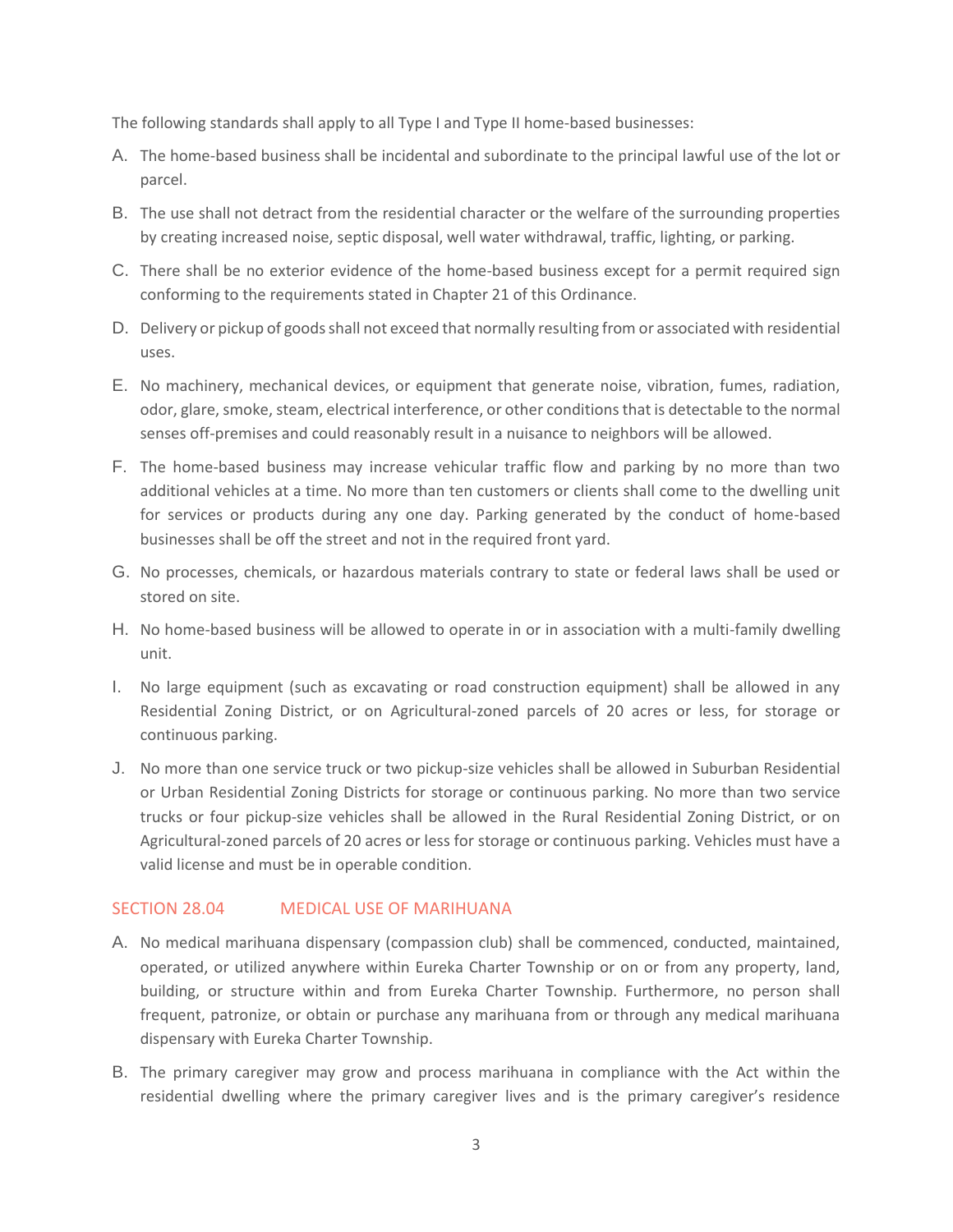pursuant to Michigan law. No such residential dwelling of the primary caregiver shall be located within an apartment building, multi-family residential building, or similar housing building or development, but rather, shall occur only within a detached lawful single-family residential dwelling.

- C. No person other than the members of the immediate family of the primary caregiver residing within the residence of that primary caregiver (and no person under 18 years of age) shall be engaged or involved in the growing, processing, dispensing, delivery, or handling of the marihuana.
- D. Use of the residential dwelling (which is the residence of the primary caregiver) for marihuana related purposes shall be clearly incidental and subordinate to its use for single family residential purposes. Not more than 25% of the gross finished floor area of the dwelling shall be used for the growing, processing, and handling of the marihuana. No part of an accessory building, detached garage, pole barn, or similar building or structure shall be used for the growing, processing, or distribution of marihuana.
- E. No qualifying patient shall visit, come to or be present at the residence of the primary caregiver to purchase, smoke, consume, obtain or receive possession of any marihuana; rather, the primary caregiver must personally deliver any medical marihuana to a qualifying patient at the residence of that qualifying patient.
- F. No person shall deliver marihuana to a qualifying patient other than the primary caregiver for that qualifying patient. The primary caregiver must personally deliver the marihuana to his/her qualifying patient.
- G. There shall be no visible change to the outside appearance of the primary caregiver's residence or other visible evidence of the conduct of the medical marihuana operation occurring inside the dwelling.
- H. No marihuana, marihuana plants, marihuana paraphernalia, or plant growing apparatus shall be visible from the exterior of the dwelling.
- I. No growing, processing, smoking, or use of marihuana shall occur outdoors. All medical marihuana growing, processing, and handling shall occur entirely within the dwelling.
- J. No sale or distribution of merchandise or products shall be conducted on, within or from the dwelling or residential premises (including the lot or parcel involved) of the primary caregiver apart from the medical marihuana itself.
- K. No equipment or processing shall be used in growing, processing, or handling medical marihuana which creates noise, vibration, glare, light, fumes, odors, or electrical interference, no equipment or process shall be used which creates visual or audible interference with any radio, television or similar receiver off the premises or caused fluctuation of line voltage off the premises. The dwelling of the primary caregiver shall meet all building, housing, fire, and local and state codes and ordinance requirements.
- L. The growing, processing, distribution, sale, and handling of medical marihuana shall comply at all times and all circumstances with the Act and any applicable regulations or requirements by the Michigan Department of Community Health or any other Michigan agency.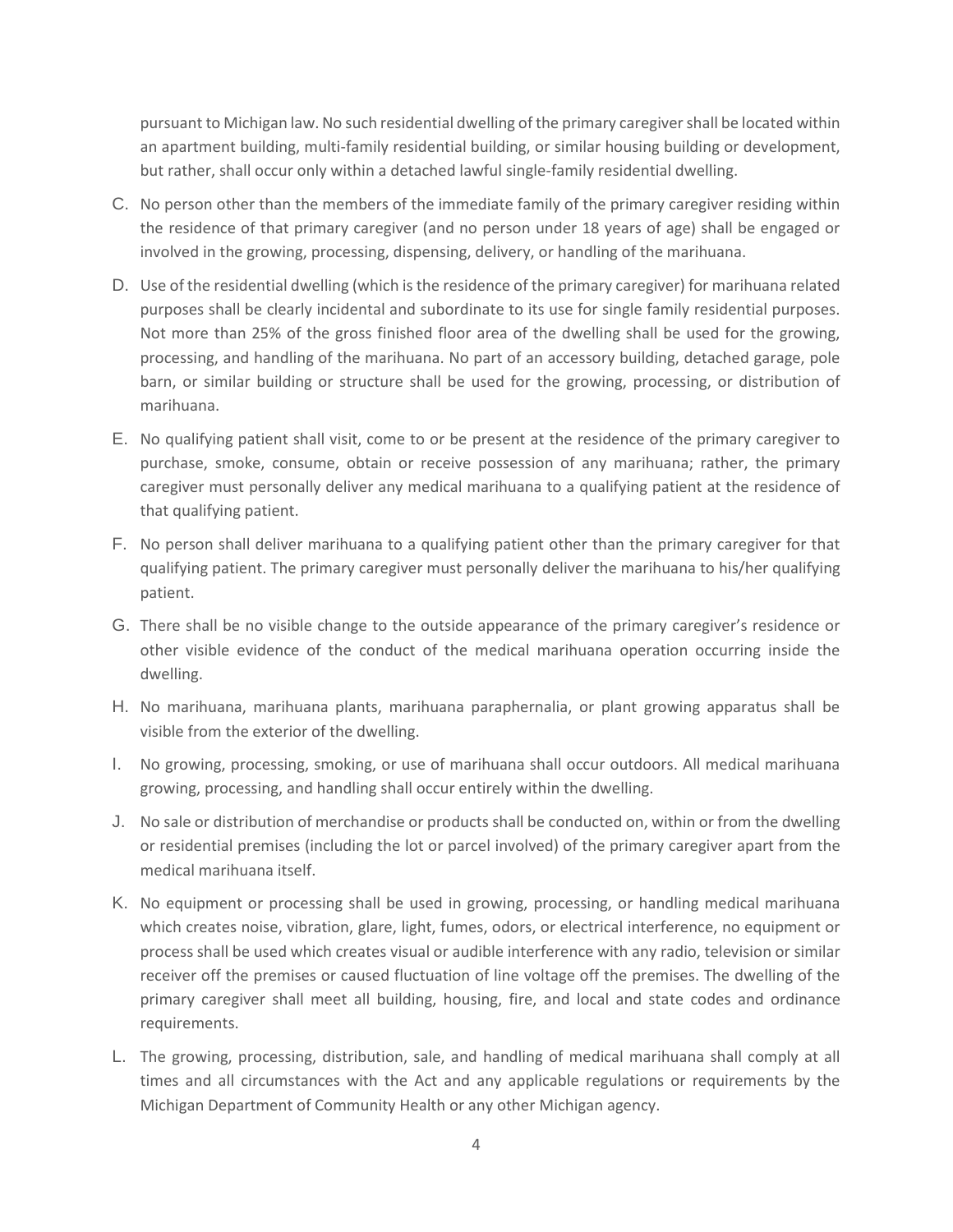- M. The residence for the primary caregiver shall be located more than 1,000 feet from any school, church, or library as defined by Michigan law to ensure community compliance with federal "Drug-Free School Zone" requirements and to minimize negative impacts.
- N. Not more than one (1) primary caregiver shall be permitted to grow, process, or handle medical marihuana at or from a given dwelling unit.
- O. All medical marihuana shall be contained within the primary caregiver's residential dwelling (except when being delivered by the primary caregiver to a qualifying patient off-site) and in an enclosed, locked facility inaccessible on all sides and equipped with locks or other security devices that permit access only by the registered primary caregiver. Any person under eighteen (18) years old shall not have any access to any medical marihuana.
- P. No on-site consumption or smoking of marihuana is allowed within the residence (or on the lot or parcel) of a primary caregiver except for any medical marihuana consumption by the primary caregiver himself/herself if he/she is a qualifying patient and in full compliance with the Act.
- Q. No medical marihuana shall be grown, processed, or handled at, from or through the residence of the primary caregiver beyond that which is needed or allowed by law (whichever is less) for the qualifying patients of that particular primary caregiver.
- R. No sign identifying the dwelling as being a place where medical marihuana is grown, sold, processed, kept, or distributed shall be visible outside of the dwelling or within any of the windows of the dwelling.

## SECTION 28.05 TYPE I HOME-BASED BUSINESSES

- A. Type I home-based businesses are permitted by right in all Zoning Districts in which single-family dwelling units are a permitted use.
- B. Type I home-based businesses shall be operated in their entirety within the dwelling unit or within an integrally attached garage. The space for the home-based business shall not exceed 25% of the total square footage of the principal dwelling unit excluding the size of the garage.
- C. Type I home-based businesses shall be conducted only by the person(s) occupying the premises as their principal residence. No more than two non-resident workers will be allowed.
- D. Additions to the dwelling unit or integrally attached garage for the purpose of conducting the homebased businesses shall have an architectural style that is compatible with the architecture of the dwelling unit and shall be designed so that the addition can be used for residential purposes if the home-based business is discontinued.
- E. No retail sales of merchandise or other products not associated with the business conducted on the premises will be allowed.
- F. The outdoor storage or display of goods and/or materials associated with the home-based businesses is prohibited.

SECTION 28.06 TYPE II HOME-BASED BUSINESSES